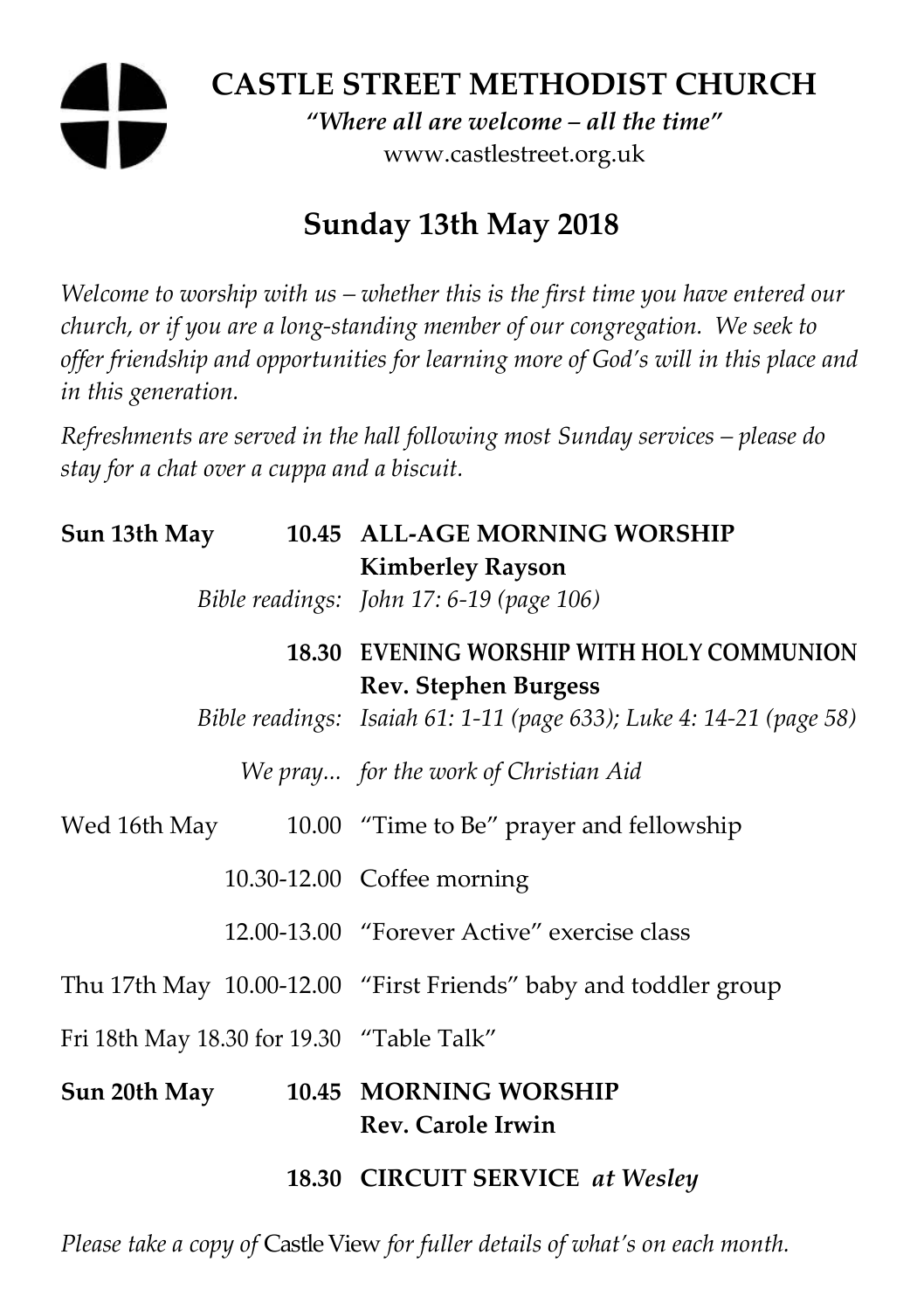#### **Christian Aid Week – bake sale today**

Today we are marking Christian Aid Week. We hope that there will be cakes available after the service, for you to eat with your tea or coffee, or for you to take away (there should be cling film available). This is a fundraising activity for Christian Aid Week, instead of members of the church carrying out house-to-house collections, and the suggested donation per piece of cake is £1. Please give generously – and thank you in advance. There is more about the work of Christian Aid in the May *Castle View*.

+\*+\*\*\*\*+

#### **Easter Offering – Circuit Service next Sunday evening**

Thank you to all those who contributed to the Easter Offering; Castle Street collected a total of £160 to support the Methodist Fund for World Missions. This will be "brought forward" at a Circuit Service next Sunday evening (20th May), which will take place at Wesley Church at 6.30pm. The theme of the service will be "Seek peace and pursue it", and it will use materials prepared by Methodist Women in Britain. Refreshments will be served before the service, from 5.30pm.

+\*+\*\*\*\*+

**"Science Meets Faith" – tomorrow evening (14th May) at Wesley**  In the next of this series of monthly lectures at Wesley Church, Dr. Geoff Levine (one of our congregation at Castle Street) will talk about "Managing Type 2 Diabetes in India: the challenge of providing healthcare in a developing country." More details can be found in the May *Castle View*. It starts at 7.45pm with refreshments from 7.15pm. Admission is free, but there will be a retiring collection.

+\*+\*\*\*\*\*

#### **Message from Janet Allen**

There's a message from Janet Allen about her mother on the printed notices, which is not reproduced on the on-line version for privacy reasons. If you want to know the message and can't access a printed copy at church, please contact the editor.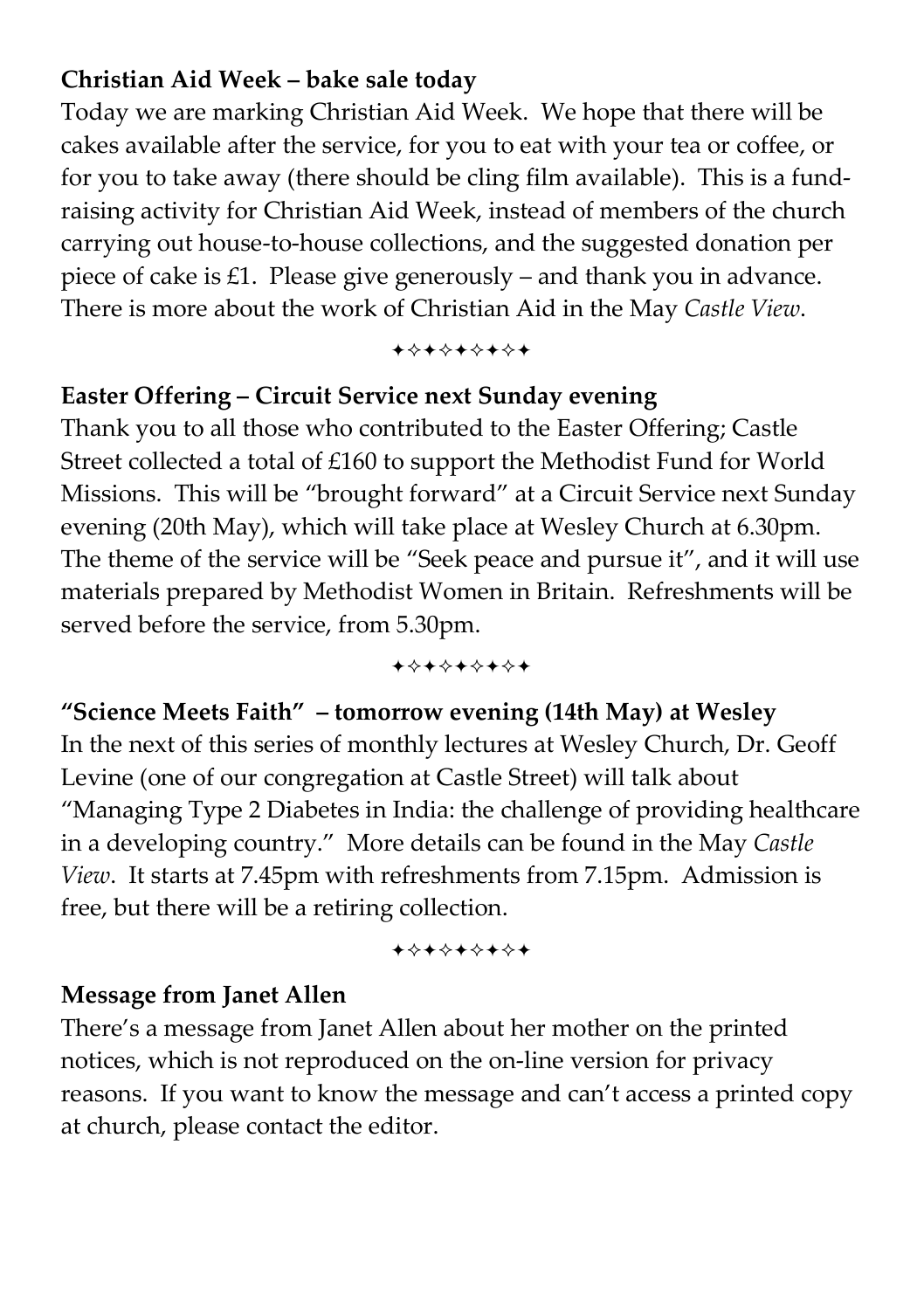# **ReImagine: the next step – meeting on Tuesday 22nd May**

All are reminded about the meeting to discuss our response to the ReImagine forum – see the article in *Castle View* and respond!

+\*\*\*\*\*\*\*

#### **New house group**

The new house group being organised by Joy Levine, advertised on recent notice sheets and in the May *Castle View*, will start on Friday 25th May. The venue will be 1 Storey's Way (not church), and will start at 7.30pm. It will finish at about 9pm, but people are welcome to stay for tea or coffee. The group will meet again on Fridays 8th, 22nd and 29th June (note there is only one week between the third and fourth sessions). This is an open group, but only suitable for adults.

The group will be thinking about "call" in relation to Exodus. It is a fascinating story and, in one way or another, impacts on us all. All are welcome, although Joy says it would be helpful to know who to expect – but you can go along to any of the sessions you can make, and don't need to attend them all.

+\*+\*\*\*\*+

## **Morning rotas – June, July and August**

Chris Rayson is currently putting together the rotas for various duties on Sunday mornings, for the next three months – and needs to sort out June before the deadline for the next *Castle View* (which is this week). There's always space for more volunteers to join the Welcome Team, to serve tea and coffee after the service, and as a Reader during the service.

If you would like to get involved, or would like to know more about what is involved, please speak to Chris (or one of the other stewards). There's a Doodle Poll at https://bit.ly/2FN6T0D to indicate your availability, plus a paper sign-up sheet at church. Thank you to those who have already signed up.

+\*\*\*\*\*\*\*

**Action for Children coffee morning – Saturday 19th May, from 10.30am**  For more details (including its location), contact Susan Schofield or the Circuit Office (tel.: 352 115).